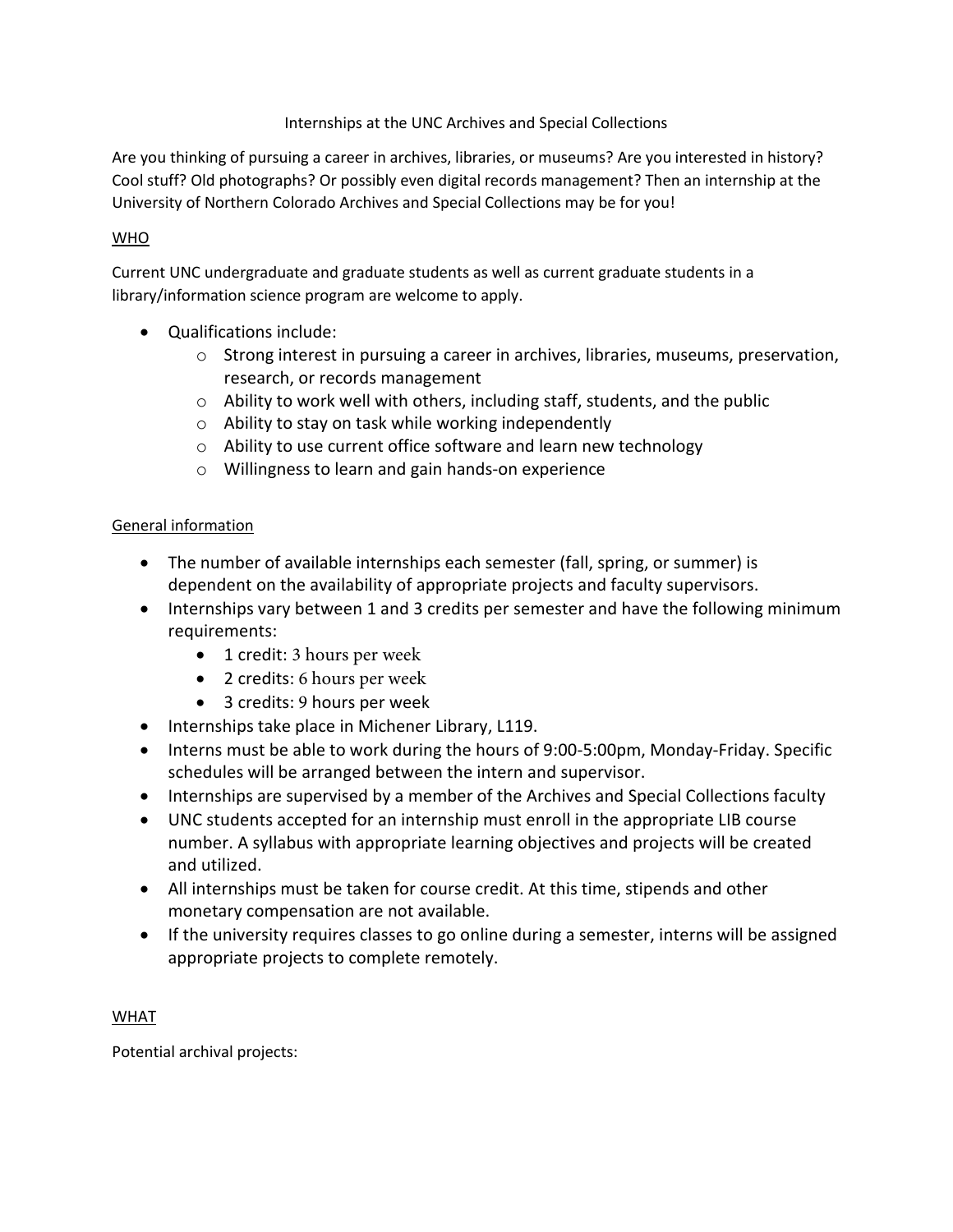**Acquisition and Documentation Projects:** Assist with acquisition and accession of new materials. This could include creating retention schedules, assisting with pick-ups and transfers, meeting with donors, appraising materials, and creating inventories.

**Archival Processing:** Arrange, describe, and take preservation actions on a small collection or part of a collection. This can include rearranging material, rehousing items, and creating an online finding aid.

**Collections Research:** Conduct in-depth research in UNC's archival collections on a particular topic for reference requests, exhibits, marketing, collection analysis, or other reasons.

**Digitization and Metadata:** Scan collection materials and create metadata (description) for Digital UNC. This can also include researching copyright or preparing materials for reformatting by an external vendor.

**Exhibit development and selection:** Assist with developing an approved exhibit. This typically includes conducting research, selecting items, writing captions, and layout design.

**Oral and Video Histories:** Conduct oral histories with selected individuals and facilitate access by creating transcripts, describing the oral histories online, and uploading files to Digital UNC.

**Web Archiving:** Use web archiving software to capture websites, conduct quality assurance, and provide access to web content.

#### HOW

Interested applicants should complete the Archives Internship Application. Completed forms need to be submitted via e-mail to Jay Trask (jay.trask@unco.edu)

#### **Archives Internship Application**

| <b>Student Information:</b> |                                                  |
|-----------------------------|--------------------------------------------------|
|                             |                                                  |
|                             | GPA:                                             |
| Select One: Freshman        | Sophomore Junior Senior Crad Student LIS Student |
| Local Address:              |                                                  |
|                             |                                                  |
|                             |                                                  |
|                             |                                                  |
| Internship information:     |                                                  |